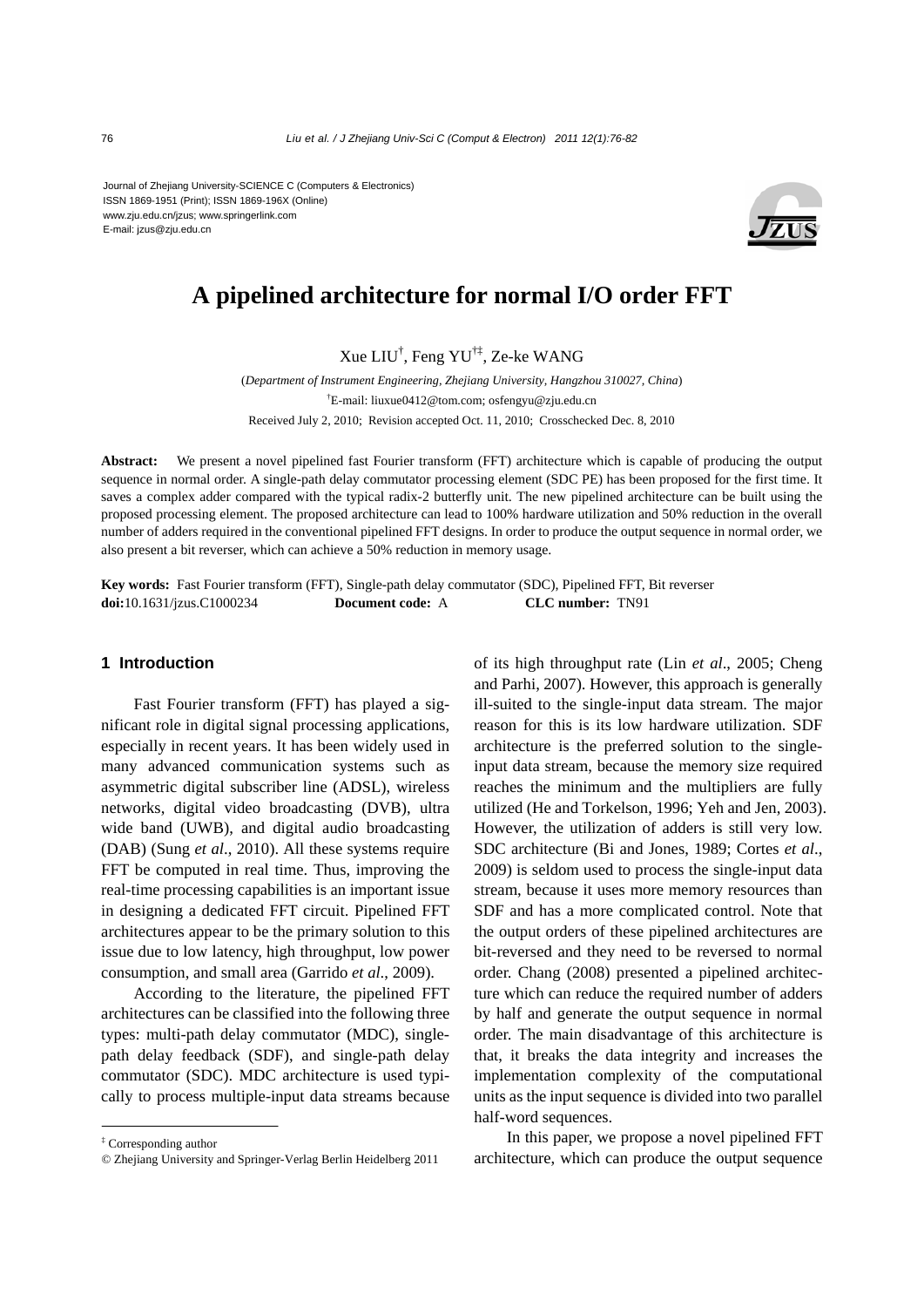in normal order. Compared with the conventional pipelined architectures, the proposed architecture reduces the hardware requirement for adders and the implementation complexity of hardware using the proposed single-path delay commutator processing element (SDC PE).

## **2 Review of pipelined FFT architecture**

The *N*-point discrete Fourier transform (DFT) is defined by

$$
X(k) = \sum_{n=0}^{N-1} x(n) \cdot W_N^{nk}, \ k = 0, 1, \cdots, N-1. \tag{1}
$$

Here,  $W_N = e^{-2\pi j/N}$ , and *N* is any integer power of two. The radix-2 algorithm can be deduced from DFT by separating the *N*-point DFT into many related 2-point DFTs. The data flow graph (DFG) of 16-point radix-2 FFT is shown in Fig. 1.



Fig. 1 Data flow graph of 16-point radix-2 FFT placed by constant multipliers.

Assuming that data are introduced serially into the FFT processor, the corresponding MDC and SDF architectures can be deduced from the DFG of the FFT algorithm. The radix-2 MDC architecture (Rabiner and Gold, 1975), as shown in Fig. 2a, is the most direct implementation approach of pipelined FFT. Its hardware utilization is only 50%. The radix-2 SDF architecture (Wold and Despain, 1984), as shown in Fig. 2b, reduces the memory requirements with respect to the radix-2 MDC architecture. The memory and multipliers in the radix-2 SDF architecture are fully utilized, but the utilization of adders is still 50%. In Fig. 2, the outputs produced by the SDF and MDC architectures are in bit-reversed order, so a block, called the bit reverser, should be included to reverse the output order to normal order.

Besides the basic radix-2 approaches, various higher radix pipelined FFT architectures have been proposed over the past several decades. They are radix-4 MDC (Swartzlander *et al*., 1984), radix-4 SDC (Bi and Jones, 1989), radix-4 SDF (Despain, 1974), etc. In general, the hardware utilization of radix-*r* MDC designs is 1/*r* unless there are some special constraints on the input data stream (Cheng and Parhi, 2007). If *r* is a power of two, radix-*r* SDC and SDF can be realized by radix- $2^k$  SDF, such as radix-2<sup>3</sup> SDF (Sansaloni *et al*., 2005) and radix-24 SDF (Oh and Lim, 2005). The radix- $2^k$  ( $k$ >1) SDF has a similar DFG to radix-2 SDF. The main difference between radix- $2^{k}$  ( $k>1$ ) SDF and radix-2 SDF is the number of complex multipliers. In radix- $2^{k}$  ( $k>1$ ) SDF architectures, some complex multipliers can be re-



**Fig. 2 The conventional pipelined architectures: (a) Radix-2 MDC FFT (***N***=16); (b) Radix-2 SDF FFT (***N***=16)**  MDC: multi-path delay commutator; SDF: single-path delay feedback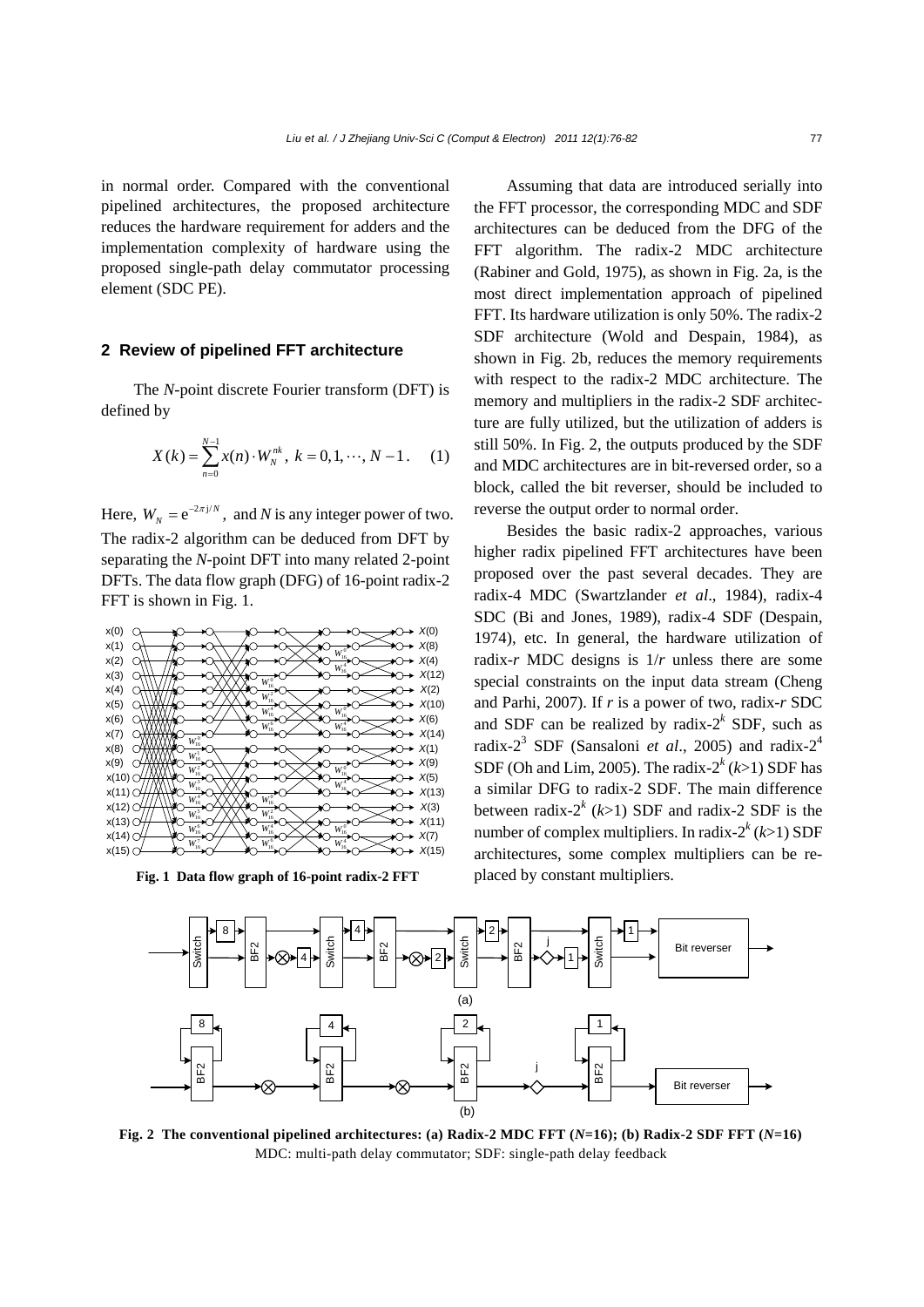### **3 The proposed pipelined FFT architecture**

Aiming at the single-input data stream, we propose a new SDC pipelined architecture, which saves 50% of the required number of adders compared with the conventional pipelined architectures. However, this gain comes at the expense of increased memory size and latency. By optimizing the implementation of the bit reverser, the total buffer size of the proposed architecture is reduced. It is close to that of the conventional SDF architectures when processing largepoint FFT.

# **3.1 The proposed single-path delay commutator architecture**

In order to improve the hardware utilization of adders of the SDF pipelined design, we propose a new SDC pipelined architecture (Fig. 3), which consists of processing elements (PEs), complex multipliers, a butterfly unit, data buffers, and a bit reverser. The control unit and coefficient memory are omitted for clarity. Table 1 shows the data permutation order of each stage for 16-point FFT.

We propose a new type of PE, called the singlepath delay commutator processing element (SDC PE), which reduces one real-number adder and one real-number subtracter compared with the typical radix-2 butterfly unit. BF2 used in the last stage is identical to that in radix-2 SDF. As shown in Fig. 4, the SDC PE consists of an arithmetic unit (called half-butterfly) and three data commutators (called data commutators 1, 2, 3). The buffer size of SDC PE

| Cycle          | Permutation order          |                                         |                                         |                                         |  |  |  |  |
|----------------|----------------------------|-----------------------------------------|-----------------------------------------|-----------------------------------------|--|--|--|--|
|                | Stage 1                    | Stage 2                                 | Stage 3                                 | Stage 4                                 |  |  |  |  |
| $\theta$       | $0_r, 0_i$                 |                                         |                                         |                                         |  |  |  |  |
| $\mathbf{1}$   | $8_r, 8_i$                 |                                         |                                         |                                         |  |  |  |  |
| 2              | $2_r, 2_i$                 |                                         |                                         |                                         |  |  |  |  |
| 3              | $10_r$ , $10_i$            |                                         |                                         |                                         |  |  |  |  |
| $\overline{4}$ | $4_r, 4_i$                 |                                         |                                         |                                         |  |  |  |  |
| 5              | $12_r$ , $12_i$            |                                         |                                         |                                         |  |  |  |  |
| 6              | $6_r, 6_i$                 | $0_r, 0_i$                              |                                         |                                         |  |  |  |  |
| 7              | $14$ r, $14$ i             | $4_r, 4_i$                              |                                         |                                         |  |  |  |  |
| 8              | $1_{I}$ , $1_{I}$          | $2_r, 2_i$                              |                                         |                                         |  |  |  |  |
| 9              | $9_{1}, 9_{1}$             | 6r, 6i                                  |                                         |                                         |  |  |  |  |
| 10             | $3_r, 3_i$                 | $8_r, 8_i$                              | $0_r, 0_i$                              |                                         |  |  |  |  |
| 11             | $11_r$ , $11_i$            | $12$ <sub>_r</sub> , $12$ <sub>_i</sub> | $2_r, 2_i$                              |                                         |  |  |  |  |
| 12             | $5_{I}, 5_{I}$             | $10$ r, $10$ i                          | 4r, 4i                                  |                                         |  |  |  |  |
| 13             | $13_r$ , $13_i$            | $14_r$ , $14_i$                         | 6r, 6i                                  |                                         |  |  |  |  |
| 14             | $7\,\text{r}, 7\,\text{i}$ | $1_r$ , $1_i$                           | $8_r, 8_i$                              |                                         |  |  |  |  |
| 15             | $15_r$ , $15_i$            | 5 r, 5 i                                | $10_r$ , $10_i$                         |                                         |  |  |  |  |
| 16             |                            | $3_r, 3_i$                              | $12_r$ , $12_i$                         |                                         |  |  |  |  |
| 17             |                            | 7 r, 7 i                                | $14$ r, $14$ i                          |                                         |  |  |  |  |
| 18             |                            | $9_r, 9_i$                              | 1, 1, 1                                 | $0_r, 0_i$                              |  |  |  |  |
| 19             |                            | $13_r, 13_i$                            | $3_r, 3_i$                              | $2_r, 2_i$                              |  |  |  |  |
| $\ddotsc$      |                            | .                                       | $\cdots$                                | $\cdots$                                |  |  |  |  |
| 25             |                            |                                         | $15$ <sub>-r</sub> , $15$ <sub>-i</sub> | $14$ <sub>-r</sub> , $14$ <sub>-i</sub> |  |  |  |  |
| 26             |                            |                                         |                                         | $1_r$ , $1_i$                           |  |  |  |  |
| 27             |                            |                                         |                                         | $3_r, 3_i$                              |  |  |  |  |
| $\ddotsc$      |                            |                                         |                                         |                                         |  |  |  |  |
| 33             |                            |                                         |                                         | $15$ <sub>-r</sub> , $15$ <sub>-i</sub> |  |  |  |  |

**Table 1 Data permutation order of each stage for 16-point FFT based on our SDC design**

*m*\_r and *m*\_i (*m*=0, 1, …, 15) represent the real and imaginary parts of the intermediate computed results with index *m*, respectively. The indexes of the data generated at each stage correspond to their locations in the data flow graph shown in Fig. 1



**Fig. 3 The proposed single-path delay commutator (SDC) pipelined architecture**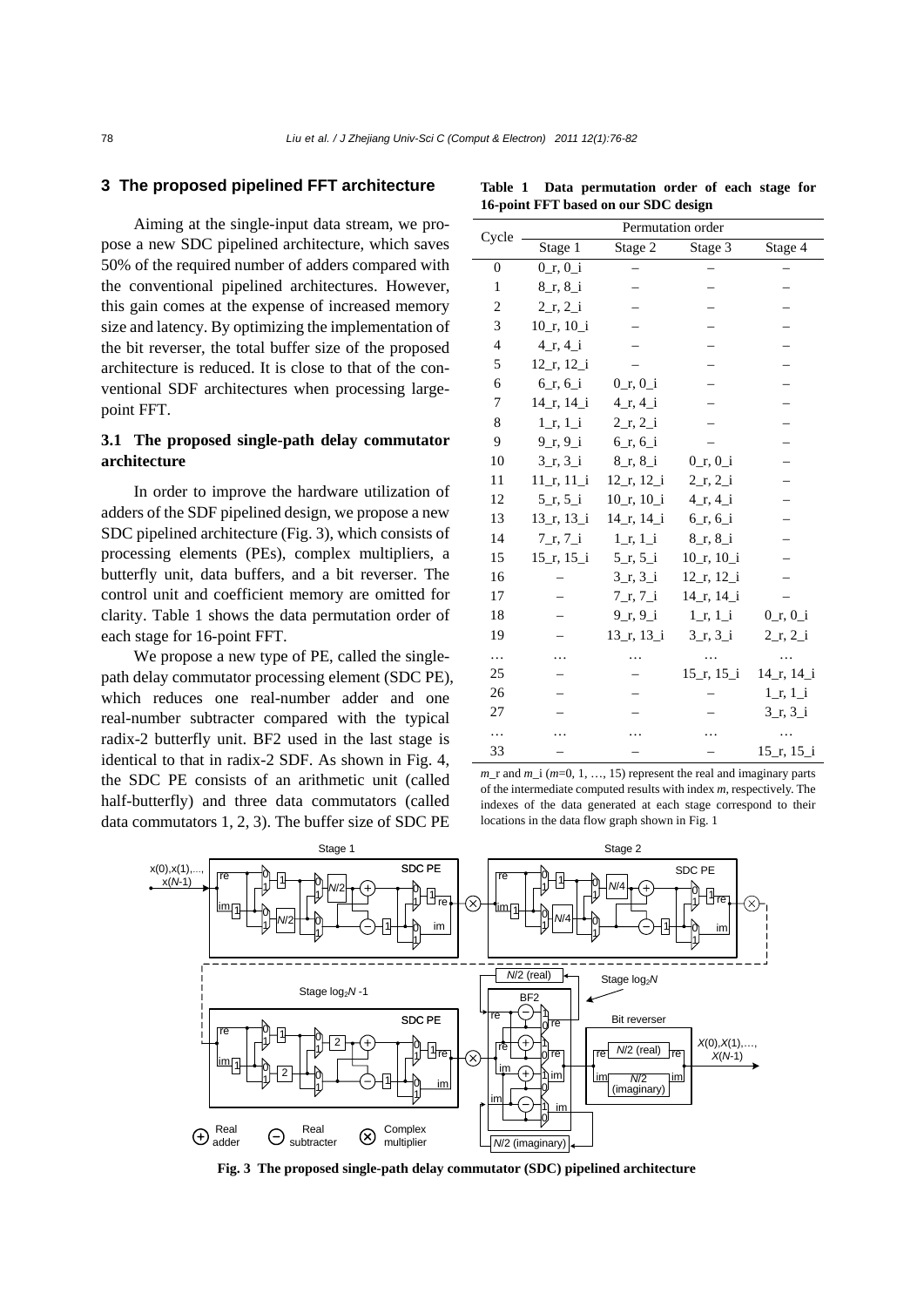

**Fig. 4 Single-path delay commutator processing element (SDC PE) structure** 

is  $N/2<sup>S</sup>+2$ , where *S* is the index of the stage. Table 2 shows the detailed data processing order of SDC PE located in the first stage for 16-point FFT. First, the input data are shuffled by data commutator 1 to generate two data sequences that comprise the even- and odd-indexed data. The two data sequences are ordered again so that their 'distance' is just  $N/2<sup>S</sup>$ . A snapshot of the reordering process in data commutator 2 is captured in Fig. 5. From cycle 9 to cycle 16, the reordered outputs consist of the output of buffer 1 and the upper input of node B. In the next 8 cycles, they consist of the outputs of buffers 1 and 2. The reordered outputs then enter the computational unit called half-butterfly. The half-butterfly is fully utilized and the number of adders required is only one half of that required in the typical radix-2 butterfly unit. Finally, the computational results shuffled by data commutator 3 are exported in the complex format.

Besides the PEs, the internal data permutation order is the other major difference between our design and the conventional SDF architectures. The conventional SDF architectures export the computational data at each stage based on the top-down order in Fig. 1. As illustrated in Table 1, our proposed architecture forms a completely new output order after the first stage of the SDC PE. It consists of all the even-indexed datasets followed by the ones with an odd index. The BF2 in the last stage operates on the data pair with successive indexes so that a data buffer of size *N*/2 is required. The total data buffer size of the proposed architecture (excluding the bit reverser) is  $1.5N+(log_2N-2)\times2$ , which is 50% more than that of the conventional SDF architecture. Reduction of the total data buffer size of our architecture is the next problem to solve.

**Table 2 Data processing order of SDC PE located in the first stage of the proposed architecture for 16-point FFT for nodes A–E**

| Cycle          | Processing order |                |                 |                |  |  |  |  |  |
|----------------|------------------|----------------|-----------------|----------------|--|--|--|--|--|
|                | A (input)        | B              | $C/D$ (add/sub) | $E$ (output)   |  |  |  |  |  |
| $\mathbf{0}$   | $0$ r, $0$ i     |                |                 |                |  |  |  |  |  |
| 1              | $1$ r, $1$ i     | $0_r, 1_r$     |                 |                |  |  |  |  |  |
| 2              | 2, r, 2, i       | $0$ _i, $1$ _i |                 |                |  |  |  |  |  |
| 3              | 3r, 3i           | 2, r, 3, r     |                 |                |  |  |  |  |  |
| $\overline{4}$ | 4r, 4i           | 2 i, 3 i       |                 |                |  |  |  |  |  |
| .              | .                |                |                 |                |  |  |  |  |  |
| 8              | 8r, 8i           | 6i, 7i         |                 |                |  |  |  |  |  |
| 9              | 9r, 9i           | 8r, 9r         | $0_r, 8_r$      |                |  |  |  |  |  |
| 10             | $10_r$ , $10_i$  | $8_i, 9_i$     | $0$ i, $8$ i    | $0_r$ , $0_i$  |  |  |  |  |  |
| 11             | 11 r, 11 i       | $10$ r, $11$ r | $2_r$ , $10_r$  | 8r, 8i         |  |  |  |  |  |
| 12             | $12$ r, $12$ i   | $10$ i, $11$ i | $2_i, 10_i$     | 2, r, 2, i     |  |  |  |  |  |
| .              |                  |                | $\cdots$        |                |  |  |  |  |  |
| 17             |                  |                | $1$ r, $9$ r    | $14$ r, $14$ i |  |  |  |  |  |
| 18             |                  |                | $1_i, 9i$       | $1$ r, $1$ i   |  |  |  |  |  |
| 19             |                  |                | $3_r$ , 11 $_r$ | 9r, 9i         |  |  |  |  |  |
| .              |                  |                |                 | .              |  |  |  |  |  |
| 25             |                  |                |                 | $15$ r, $15$ i |  |  |  |  |  |
|                |                  |                |                 |                |  |  |  |  |  |

 $m$ <sub>\_r</sub> and  $m$ <sub>\_i</sub> ( $m$ =0, 1, ..., 15) represent the real and imaginary parts of the intermediate computed results with index *m*, respectively. The indexes of the data generated at each stage correspond to their locations in the data flow graph shown in Fig. 1

#### **3.2 Implementation of normal-order output**

Note that the pipelined FFT design produces the output data in bit-reversed order. In order to generate normal-order outputs, an extra bit reverser that reorders the entire *N*-point output data is needed. The direct implementation of the bit reverser requires a data buffer of size 2*N* because of the differences of the read and write addresses. The size of the data buffer used in the bit reverser can be reduced to *N* by using a modified addressing method (Chang, 2008). Using this method, the datasets with an odd index are written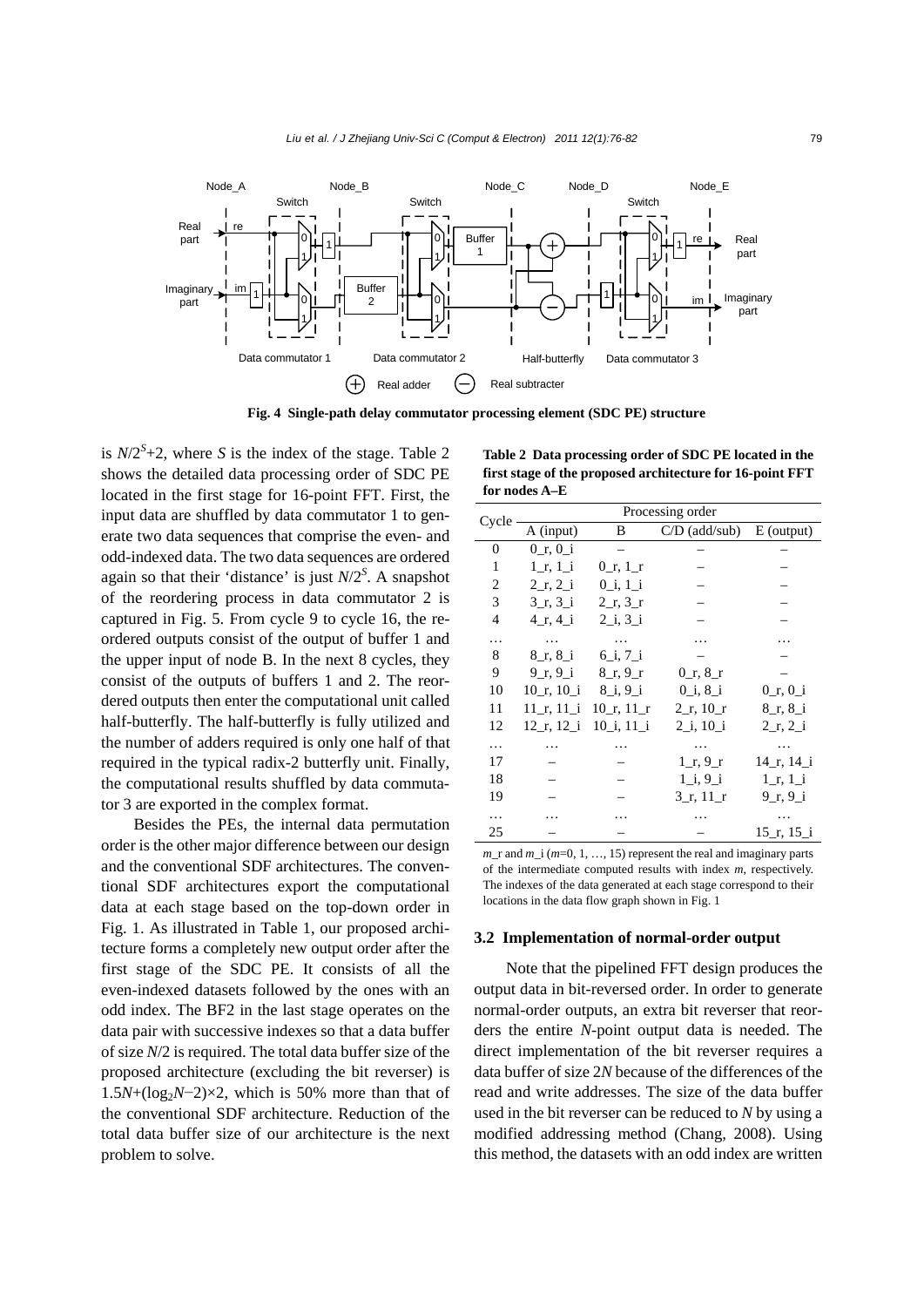

**Fig. 5 Data commutator 2 operations: (a) cycle 2; (b) cycle 9; (c) cycle 10; (d) cycle 17; (e) cycle 18; (f) cycle 24** 

into memory in normal order and retrieved from memory in bit-reversed order, while the ones with an even index are written into memory in bit-reversed order and retrieved from memory in normal order.

Applying the above method to our design, the size of the data buffer used in the bit reverser can be reduced to *N*/2 because of the special output order of our design. Therefore, the total data buffer size of the proposed architecture is  $2N+(log_2N-2)\times 2$ , which is close to those of the conventional SDF architectures when processing large-point FFT. The structure of the bit reverser shown in Fig. 6 is very simple. It consists of a write address generator, a read address generator, and two *N*/2 dual-port RAMs. Each RAM is used to store the real and imaginary parts, respectively.



**Fig. 6 Bit reverser structure** 

The normal output order {0, 1, …, *m*, …, *N*−1} can be represented by  ${BR<sub>L</sub>(0), BR<sub>L</sub>(1), ...,$  $BR<sub>L</sub>(m)$ , …,  $BR<sub>L</sub>(N-1)$ }, where the function  $BR<sub>L</sub>(m)$ represents the *L*-bit bit-reversed representation of index *m*. For *N*-point FFT, *L* is set to  $log_2 N$ . Assuming

that *m* is expressed by the binary number  ${m_{L-1}}$ ,  $m_{L-2}$ , …,  $m_1$ ,  $m_0$ }<sub>2</sub>, the function BR<sub>*L*</sub>(*m*) is then given by  ${m_0, m_1, ..., m_{L-2}, m_{L-1}}_2$ . As mentioned before, the output sequences produced by our FFT design are the even-indexed datasets followed by the ones with an odd index. The bit-reversed representation of the successive even and odd indexes can be expressed by

$$
\begin{cases}\nBR_L(m) = \{0, m_1, ..., m_{L-2}, m_{L-1}\}_2, & \text{if } m \text{ is even,} \\
BR_L(m) = \{1, m_1, ..., m_{L-2}, m_{L-1}\}_2, & \text{if } m \text{ is odd.}\n\end{cases}
$$
\n(2)

Eq. (2) indicates that the output order of our FFT design consists of all the data in the range (0, *N*/2−1) followed by the data in the range  $(N/2, N-1)$ . According to this output order, we reduce the buffer size required to *N*/2. The detailed operation of the bit reverser is described by the following four steps:

1. In the first *N*/2 cycles, the even-indexed datasets are written in bit-reversed order. The write address is  $\{0, m_1, ..., m_{L-2}, m_{L-1}\}_2$ .

2. In the next *N*/2 cycles, the even-indexed datasets are retrieved from memory in normal order and the odd-indexed datasets are written into memory in normal order. The read and write addresses are  ${m_{L-1}, m_{L-2}, ..., m_1, 0}$  and  ${m_{L-1}, m_{L-2}, ..., m_1, 1}$ , respectively.

3. In the next *N*/2 cycles, the odd-indexed datasets are retrieved in bit-reversed order and the even-indexed datasets of the next outputs are written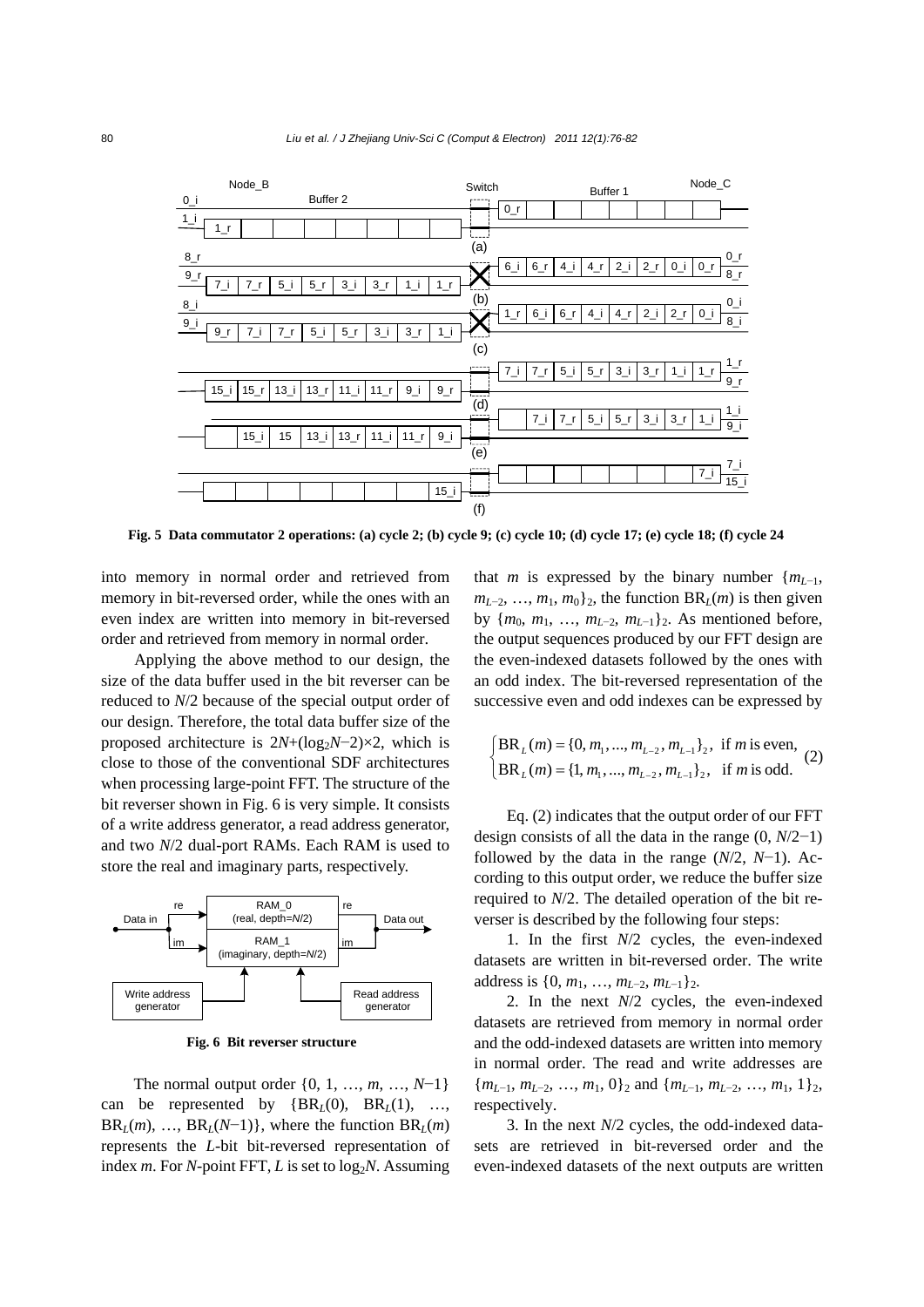in bit-reversed order. The read and write addresses are  $\{1, m_1, \ldots, m_{L-2}, m_{L-1}\}\$  and  $\{0, m_1, \ldots, m_{L-2}, m_{L-1}\}\$ <sub>2</sub>, respectively.

4. Return to the second step.

Through the simple shift operation, the read and write addresses in the second and third steps can be mapped to the same location in the range (0, *N*/2−1), so a data buffer of size *N*/2 is sufficient for the bit reverser. Table 3 illustrates the detailed data reordering scheduling evolved from Table 1.

#### **4 Comparison and analysis**

Table 4 presents the hardware requirement of our design and other pipelined architectures based on the basic radix-2 algorithm. It first lists the memory requirement. The column labeled 'internal buffer' shows the internal buffer size without regard to the output order. Apparently, the typical SDF design reaches the minimum requirement for the internal buffer. The column labeled 'overall buffer' shows the total buffer size when the bit reverser is included to reverse the output order to normal order. The buffer size of the proposed bit reverser is reduced to *N*/2, so the total buffer size of the proposed architecture is equal to 2*N*+(log<sub>2</sub>*N*−2)×2, which is close to that of the typical SDF design when processing large-point FFT. Compared with the typical SDF design, the increased memory size of our design is less than 1% when *N* is greater than 1024. Note that the internal buffer size of the parallel MDC design is equal to *N* (Cheng and Parhi, 2007). However, this size depends on the

**Table 4 Hardware requirement comparison for radix-2 pipelined designs**

| Architecture | Internal<br>$buffer^*$            | Overall<br>buffer## | Adder      | Multiplier  |
|--------------|-----------------------------------|---------------------|------------|-------------|
| <b>CPD</b>   |                                   |                     |            |             |
| <b>SDF</b>   | $N-1$                             | $2N-1$              | $2log_2N$  | $log_2N-1$  |
| <b>SDC</b>   | $2N-2$                            | $3N-2$              | $2log_2N$  | $log_2N-1$  |
| <b>MDC</b>   | $1.5N - 2$                        | $2.5N - 2$          | $2log_2N$  | $2log_2N-2$ |
| PMDC*        | N                                 | 2N                  | $2log_2N$  | $2log_2N-2$ |
| $MMDC$ **    | 1.5N                              | 2N                  | $log_2N+1$ | $log_2N-1$  |
| <b>PSDC</b>  | $1.5N + (\log_2 N 2N + (\log_2 N$ |                     | $log_2N+1$ | $log_2N-1$  |
|              | $-2\times2$                       | $-2\times2$         |            |             |

\* Cheng and Parhi (2007); \*\* Chang (2008).  $*$  Internal buffer size without regard to the output order; <sup>##</sup> Total buffer size when the bit reverser is included to reverse the output order to normal order. CPD: conventional pipelined designs; SDF: single-path delay feedback; SDC: single-path delay commutator; MDC: multi-path delay commutator; PMDC: parallel MDC; MMDC: modified MDC; PSDC: proposed SDC

|  |  |  | Table 3 Data reordering scheduling of the bit reverser for 16-point FFT |  |
|--|--|--|-------------------------------------------------------------------------|--|
|--|--|--|-------------------------------------------------------------------------|--|

|          | Stage 4             | RAM_0_1 value*                   |                    |                    |                     |                    | Output              |                   |                      |                 |                |
|----------|---------------------|----------------------------------|--------------------|--------------------|---------------------|--------------------|---------------------|-------------------|----------------------|-----------------|----------------|
| Cycle    | $m_r$ i             | $\mathbf{0}$                     |                    | $\overline{2}$     | 3                   | $\overline{4}$     | 5                   | 6                 | 7                    | m r i           | $BR_4(m)$      |
| $\theta$ | $0_1$               |                                  |                    |                    |                     |                    |                     |                   |                      |                 |                |
| $\cdots$ | $\ldots$            | $\ddotsc$                        | $\cdots$           | $\ddotsc$          | $\cdots$            | $\cdots$           | $\cdots$            | $\cdots$          | $\cdots$             | .               | .              |
| 8        | $1r_i$              | $0_1$ i                          | $8_{r_i}$          | $4r_i$             | $12\_r\_i$          | $2_{I_i}$          | $10$ _r_i           | $6r_i$            | $14$ r i             |                 |                |
| 9        | $3_{r_i}$           | $1_{I_i}$                        | $8_{r_i}$          | $4r_i$             | $12$ _r_i           | $2_{I_i}$          | $10$ _r_i           | $6r_i$            | $14$ _r_i            | $0_r$ i         | $\mathbf{0}$   |
| 10       | $5_i$               | $1_{I}$                          | $3_r$ i            | $4r_i$             | $12\_r\_i$          | $2_{I}$            | $10$ _r_i           | $6r_i$            | $14$ _r_i            | $8r_i$          | 1              |
| 11       | $7_{I}$             | $1_{I}$                          | $3_{r_i}$          | $5\_r_i$           | $12$ _r_i           | $2_{I_i}$          | $10$ _r_i           | $6r_i$            | $14$ r i             | $4r_i$          | $\overline{c}$ |
| 12       | $9_{r_i}$           | $1_r$                            | $3_r i$            | $5_i$              | $7_{r_i}$           | $2_{I}$            | $10$ _r_i           | $6r_i$            | $14$ _r_i            | $12$ _r_i       | 3              |
| 13       | $11$ _r_i           | $1_r$                            | $3_r i$            | $5_i$              | $7_{r_i}$           | $9_i i$            | $10$ _r_i           | $6r_i$            | $14$ _r_i            | $2_r i$         | 4              |
| 14       | $13$ _r_i           | $1_{I_i}$                        | $3_r i$            | $5_i$              | $7_{r_i}$           | $9_i$              | $11$ _r_i           | $6r_i$            | $14$ _r_i            | $10$ _r_i       | 5              |
| 15       | $15$ _r_i           | $1_r$                            | $3_r i$            | $5_i$              | $7_{r_i}$           | $9_i i$            | $11$ _r_i           | $13$ _r_i         | $14$ _r_i            | $6r_i$          | 6              |
| 16       | $0^{\ast}$ _r_i     | $1_r$                            | $3_r i$            | $5_i$              | $7_{r_i}$           | $9_{r_i}$          | $11$ _r_i           | $13_{r_i}$        | $15$ _r_i            | $14$ _r_i       | 7              |
| 17       | $2^{\degree}$ _r_i  | $0^{\ast}$ r_i                   | $3_i$              | $5_i$              | $7_{r_i}$           | $9_i$              | $11$ _r_i           | $13$ _r_i         | $15$ _r_i            | $1_r$           | 8              |
| 18       | $4^{\degree}$ r_i   | $0^{\degree}$ $\Gamma$ $\dot{1}$ | $3_r i$            | 5ri                | $7_{r_i}$           | $2^{\ast}$ _r_i    | $11$ _r_i           | $13$ _r_i         | $15$ _r_i            | $9_{I}$         | 9              |
| 19       | $6^{\circ}$ _r_i    | $0^{\ast}$ _r_i                  | $3_r i$            | $4^{\circ}$ _r_i   | $7_{r_i}$           | $2^{\ast}$ _r_i    | $11$ _r_i           | $13$ $\pm i$      | $15\_r\_i$           | $5_{r_i}$       | 10             |
| 20       | $8^{\degree}$ _r_i  | $0^{\ast}$ _r_i                  | 3ri                | $4^{\circ}$ r_i    | $7_{r_i}$           | $2^{\degree}$ _r_i | $11$ _r_i           | $6^{\degree}$ r_i | $15$ _r_i            | $13$ _r_i       | 11             |
| 21       | $10^{\degree}$ _r_i | $0^{\ast}$ _r_i                  | $8^{\degree}$ r_i  | $4^{\circ}$ r_i    | $7_i$               | $2^{\ast}$ _r_i    | $11$ $r_i$          | $6^{\circ}$ _r_i  | $15$ _r_i            | $3_r i$         | 12             |
| 22       | $12^{\degree}$ _r_i | $0^{\circ}$ _r_i                 | $8^{\degree}$ _r_i | $4^{\circ}$ _r_i   | $7_{r_i}$           | $2^{\ast}$ _r_i    | $10^{\degree}$ _r_i | $6^{\circ}$ r_i   | $15$ _r_i            | $11$ _r_i       | 13             |
| 23       | $14^*$ _r_i         | $0^{\ast}$ _r_i                  | $8^{\degree}$ r_i  | $4^{\circ}$ r_i    | $12^*$ _r_i         | $2^{\ast}$ _r_i    | $10^{\degree}$ _r_i | $6^{\circ}$ _r_i  | $15$ _r_i            | $7_{I}$         | 14             |
| 24       | $1^{\circ}$ _r_i    | $0^{\degree}$ _r_i               | $8^{\degree}$ _r_i | $4^{\circ}$ r_i    | $12^{\degree}$ _r_i | $2^{\ast}$ _r_i    | $10^{\degree}$ _r_i | $6^{\degree}$ r_i | $14^{\degree}$ $r_i$ | $15$ _r_i       | 15             |
| 25       | $3^{\circ}$ _r_i    | $1^{\circ}$ _r_i                 | $8^{\degree}$ _r_i | $4^{\degree}$ _r_i | $12^{\degree}$ _r_i | $2^{\ast}$ _r_i    | $10^{\degree}$ _r_i | $6^{\degree}$ r_i | $14^{\degree}$ $r_i$ | $0^{\ast}$ _r_i | $0^*$          |

\* RAM\_0\_1 address depth=8. *m*\_r\_i (*m*=0, 1, …, 15) represents the real and imaginary parts of the data with index *m*; *m*\* represents the data with index *m* of the next output datasets. The last column shows that the output sequence order generated by our proposed architecture is converted back to normal order